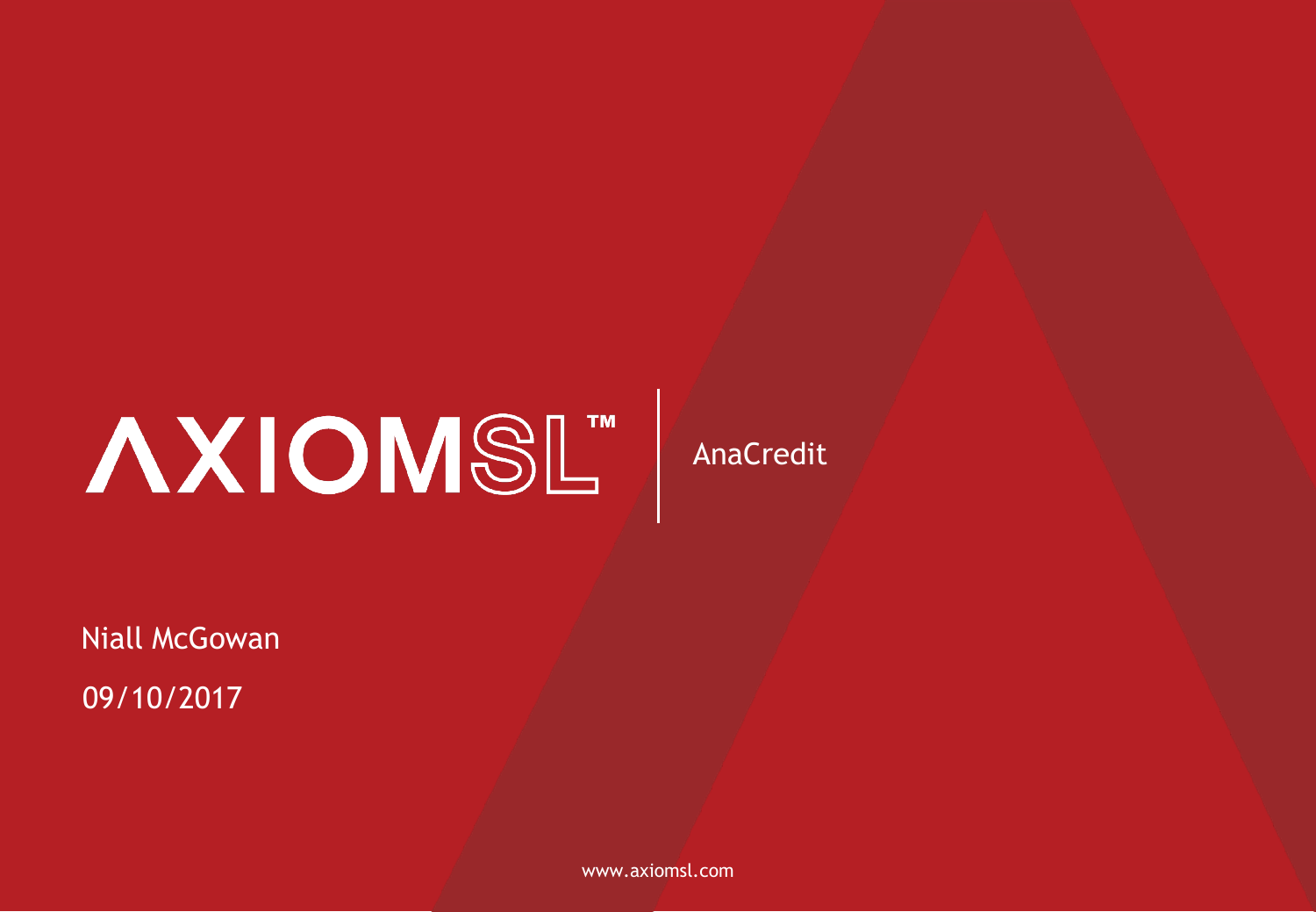

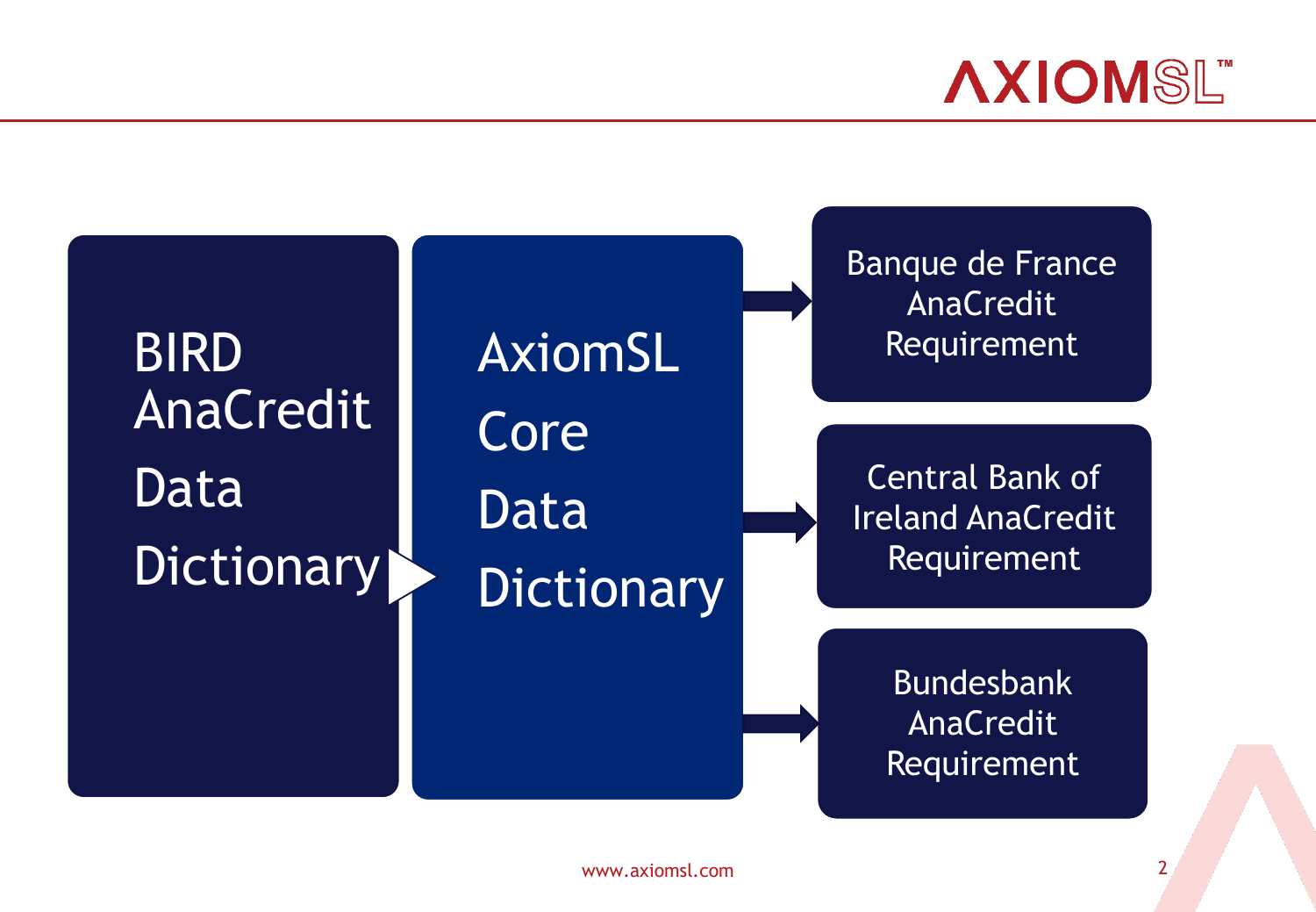## **AXIOMSL®**

- Attributes
	- ➢ Extra attributes for the identification of *entrepreneurs individuels*
- **■** Threshold
	- ➢ Standard EUR 25,000
- Collection
	- ➢ Observed agents in non-Reporting Member States (RMS) do not submit to the BdF
	- ➢ Observed agents (of French headquartered banks) domiciled in another RMS submit only *Template 2* to BdF
	- $\triangleright$  French branches of credit institutions with a head office domiciled in another RMS submit only *Template 1*
- Delta reporting
	- $\triangleright$  Standard, ECB aligned

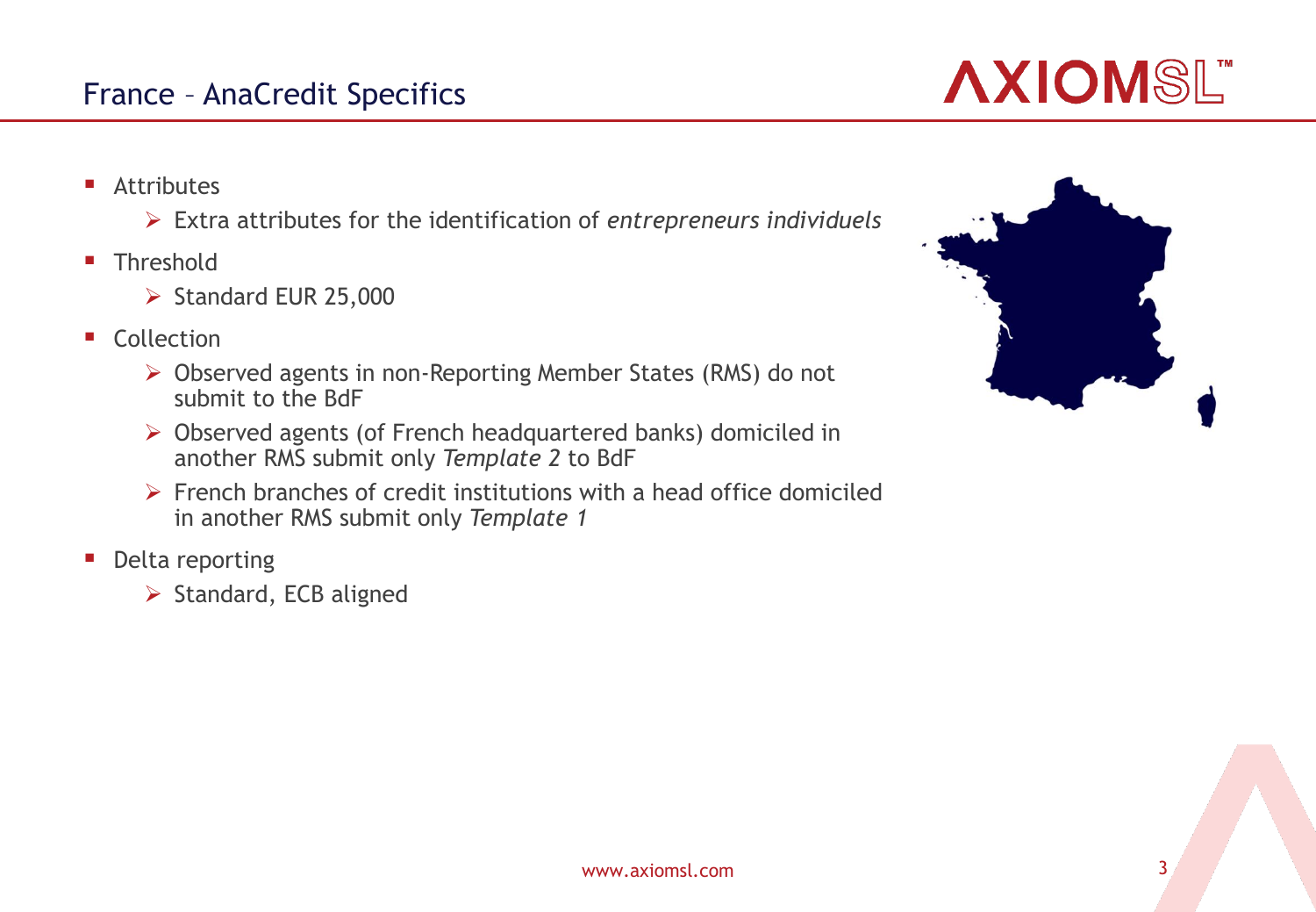

- Attributes
	- $\triangleright$  New Logical Data Model
		- o Structured over approx. 50 individual tables
	- ➢ Some attributes concerning counterparty reference data will be supplemented by *Statistics Netherlands* to reduce the reporting burden
		- o As a result, reduced reporting requirement if counterparty is Netherlands domiciled
- Threshold of EUR 25,000
- Collection
	- ➢ Observed agents in non-RMS do not submit to the DNB
- Delta Reporting
	- $\triangleright$  No deltas, no differentiation between static & dynamic data, no differentiation in type of data, no variety in data deliveries
	- $\triangleright$  Monthly or quarterly snapshots of the full data

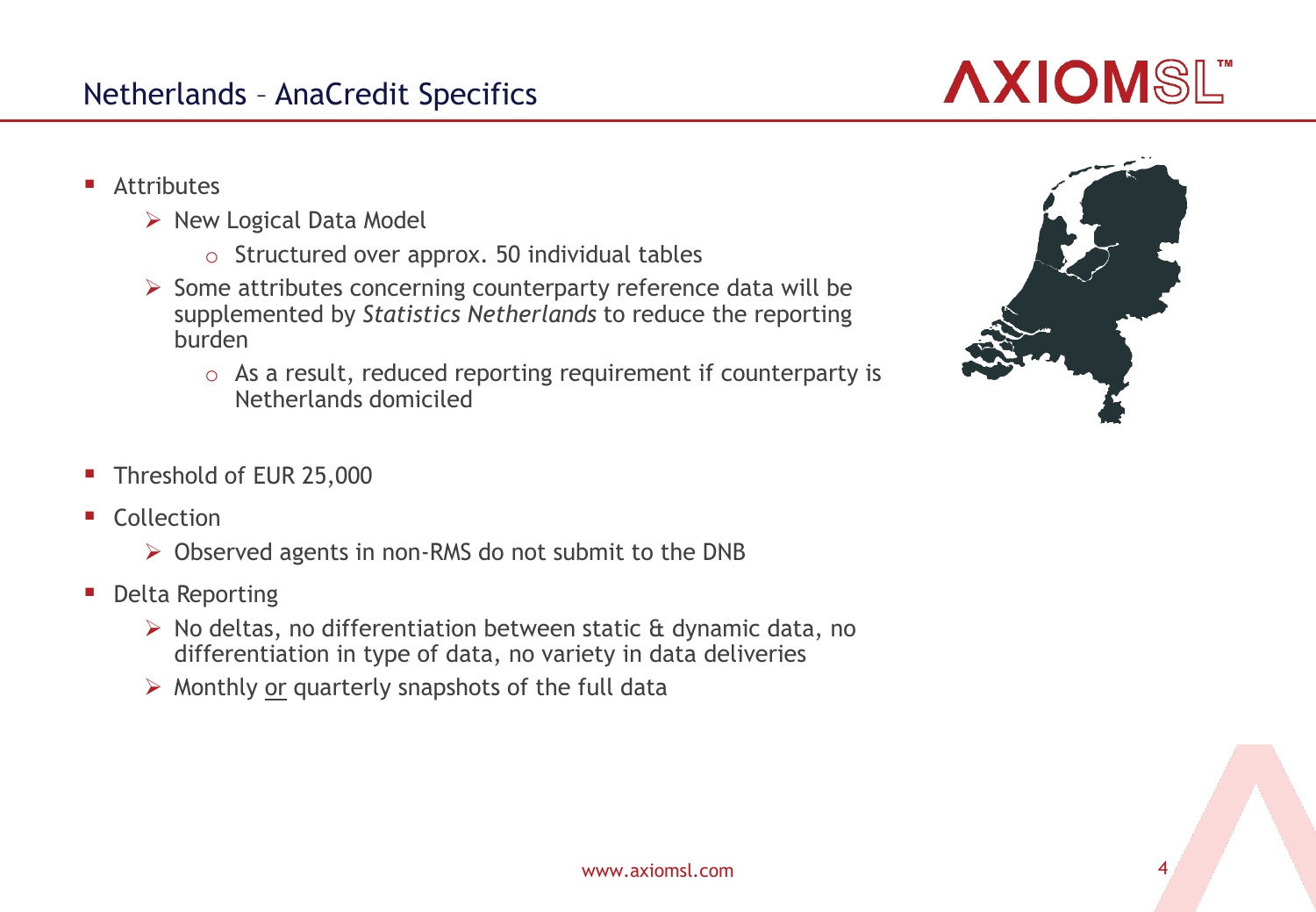

- Attributes
	- $\triangleright$  Extra attributes categorising every counterparty role
- **■** Threshold
	- ➢ No threshold
- Collection
	- ➢ Observed agents in non-Reporting Member States (RMS) do not submit to the CBoI

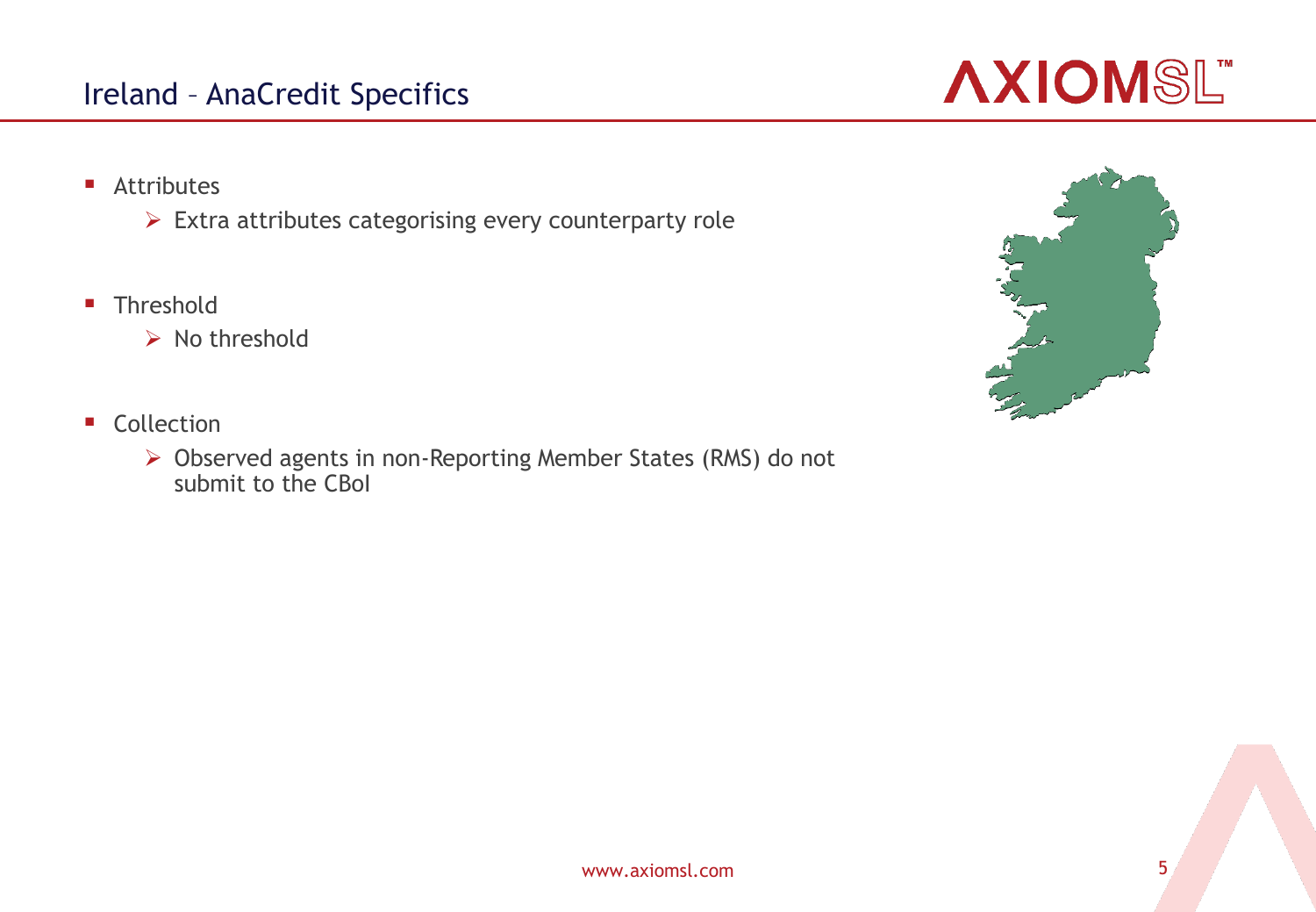#### ➢ Combined data dictionary of CCCR and CICR under the BECRIS data dictionary

o Phased-in but attributes put in place now

➢ BECRIS – Belgian Extended Credit Risk Information System

- ➢ Additional attributes added to cater for expanded product set and counterparty scope
- ➢ Phased in reporting

Belgium – AnaCredit Specifics

- o Borrowers: *natural persons* (04/2020)
- o Reporting/observed agents: Leasing companies (04/2019)
- Threshold

■ Attributes

- ➢ No threshold
- Collection
	- $\triangleright$  New instruments and protection to be reported from inception
	- ➢ No derogation given to *Observed Agents* of non-RMS

6

# **AXIOMSL®**

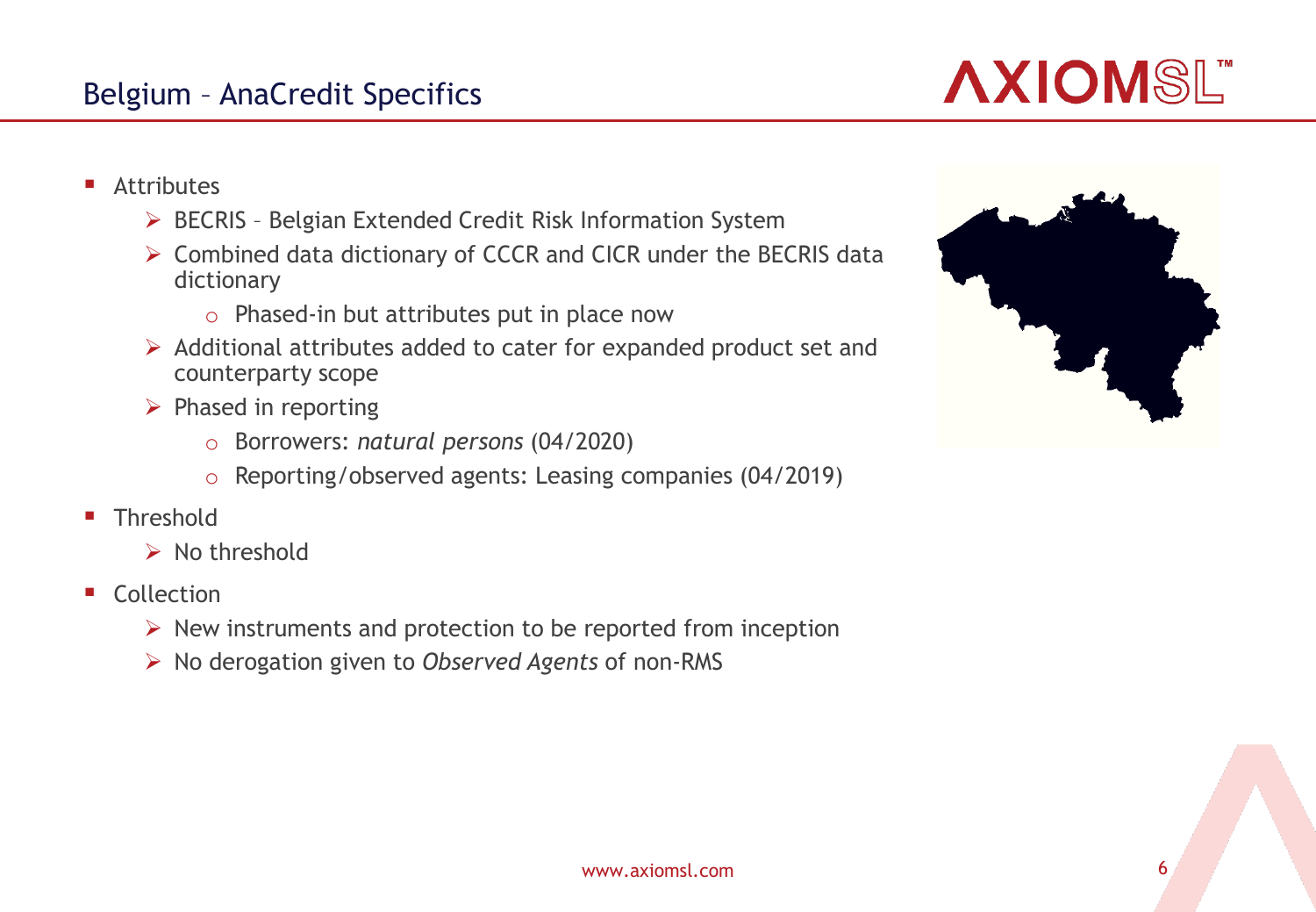## **AXIOMSL®**

- Attributes
	- ➢ Reduced counterparty data for domestic counterparties
	- ➢ Addition of an extra table Protection Providers
		- o Collection of "Primary" Protection Provider to cater for plurality of protection providers
- Threshold
	- ➢ No threshold
- Collection
	- $\triangleright$  No delta reporting
	- $\triangleright$  Locally domiciled counterparty data will be supplemented with locally sourced data
		- o No need to report full counterparty dataset

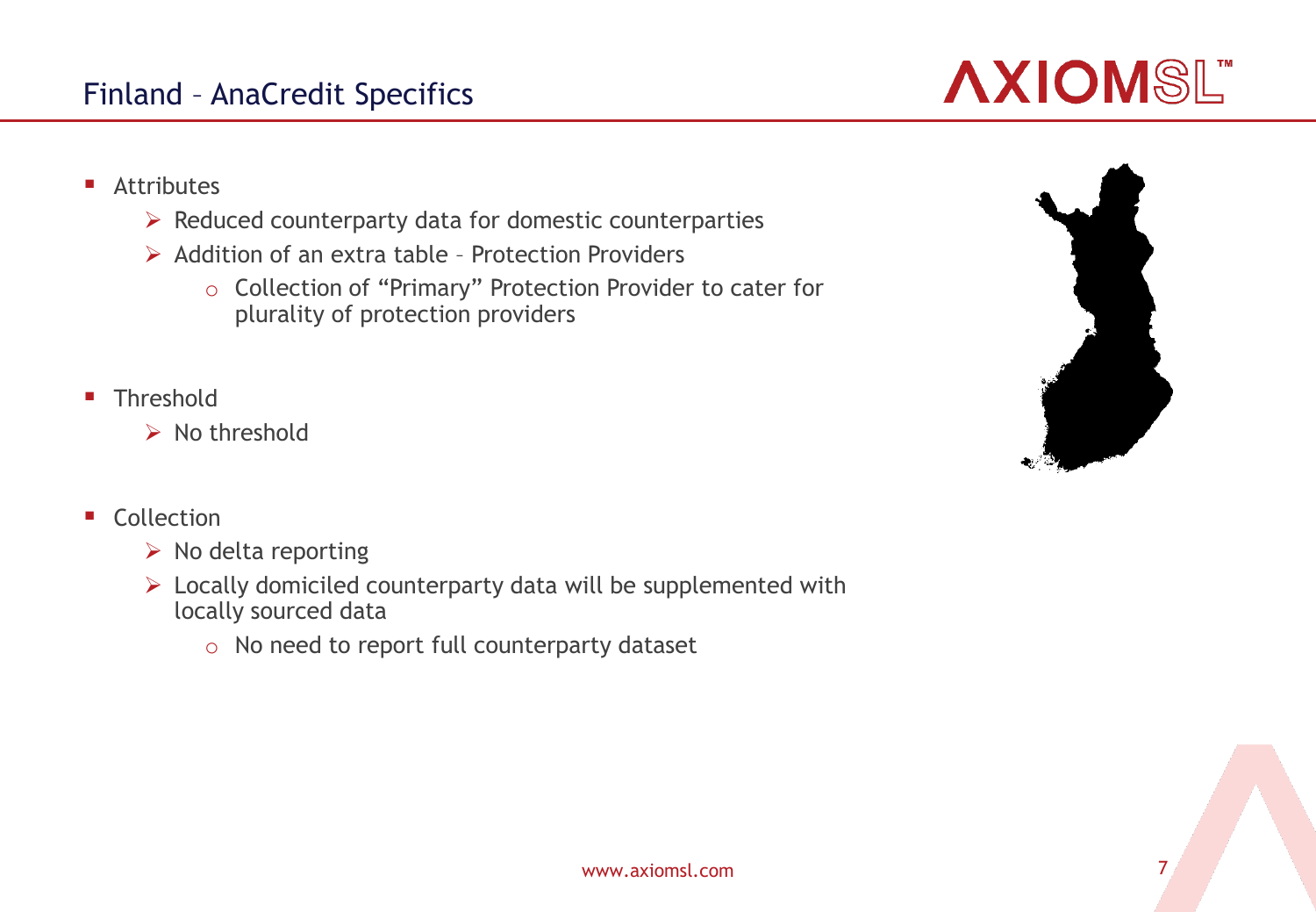#### Italy – AnaCredit Specifics

#### ■ Attributes

- ➢ Extra attributes added to *Financial Data Table Instrument Data Table* to collect *Fees and Expenses* and *Annual Percentage Rate* data
- **■** Threshold
	- ➢ Standard threshold of EUR 25,000 to apply

#### ■ Collection

- ➢ Tables 2-10 collected in a "standard" manner
- ➢ Existing framework under the *Anagrafe dei Soggetti* used to collect counterparty data



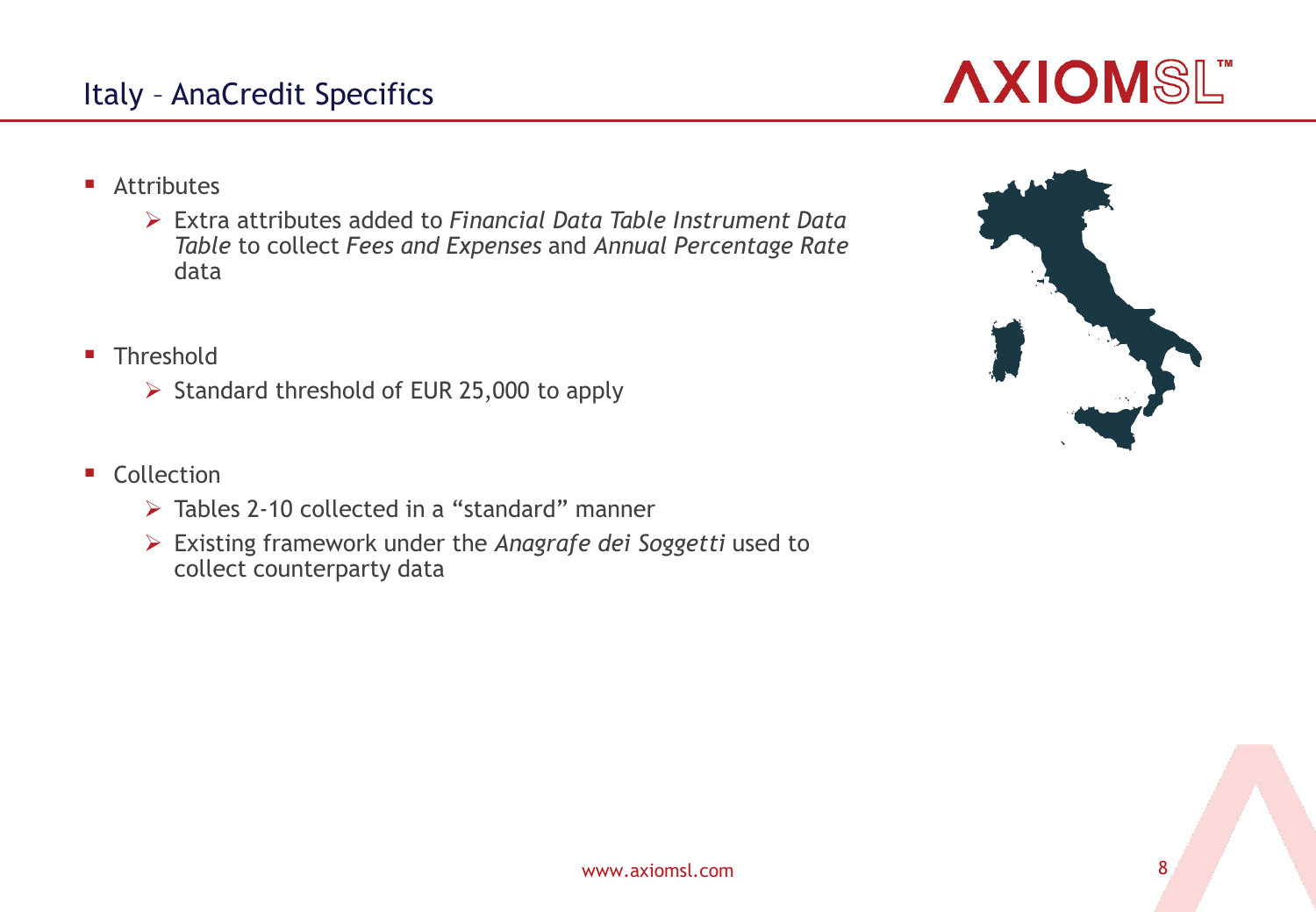

- Attributes
	- ➢ Extra tables including *Counterparty Identifier Change table* and *Counterparty Protection Received table*
- **■** Threshold
	- $\triangleright$  Standard threshold EUR25,000
- Collection
	- $\triangleright$  Reduced attribute requirements during bedding-in period from March 2018 to reference date Sept 2018

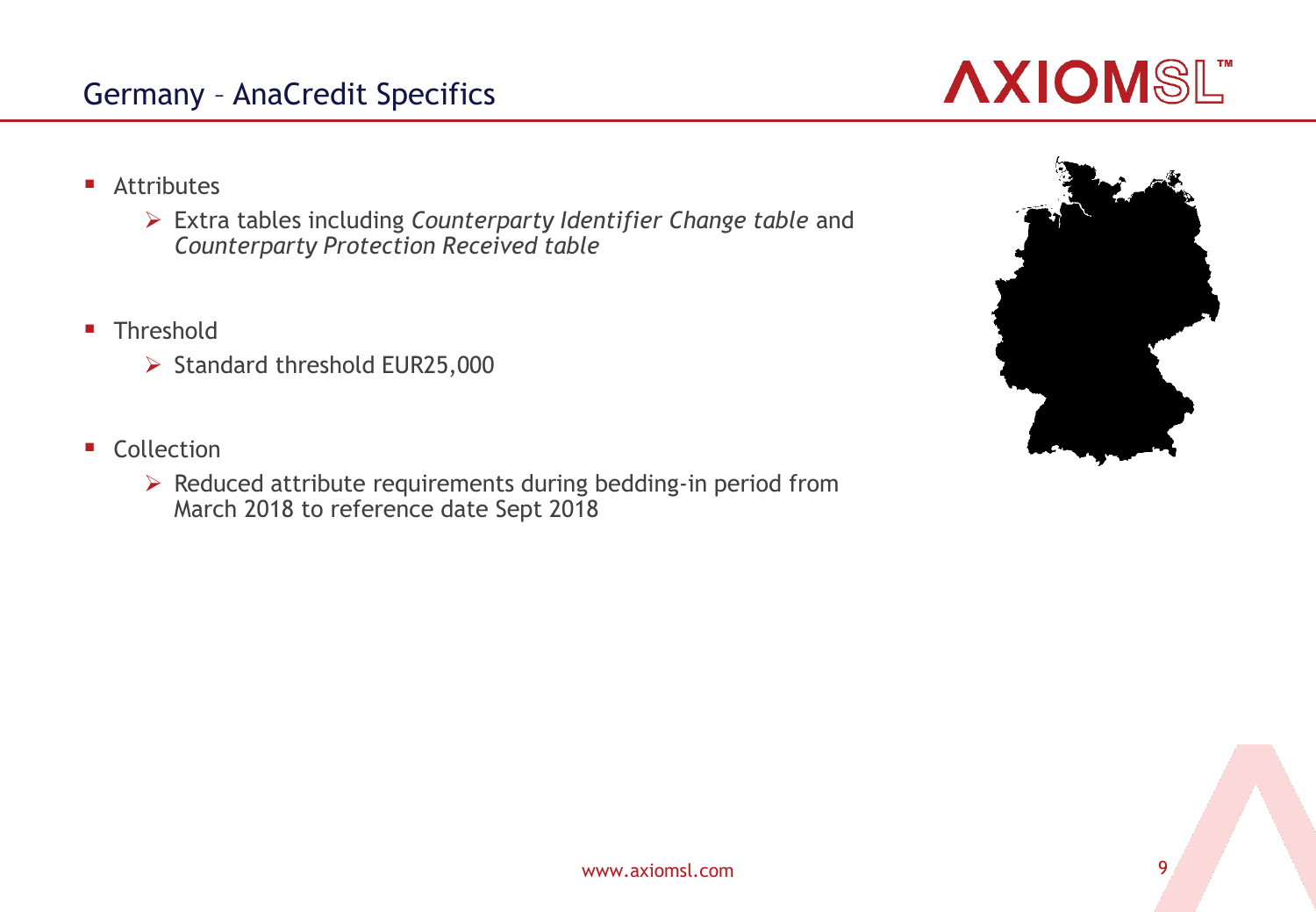### AxiomSL - AnaCredit Reporting Roadmap